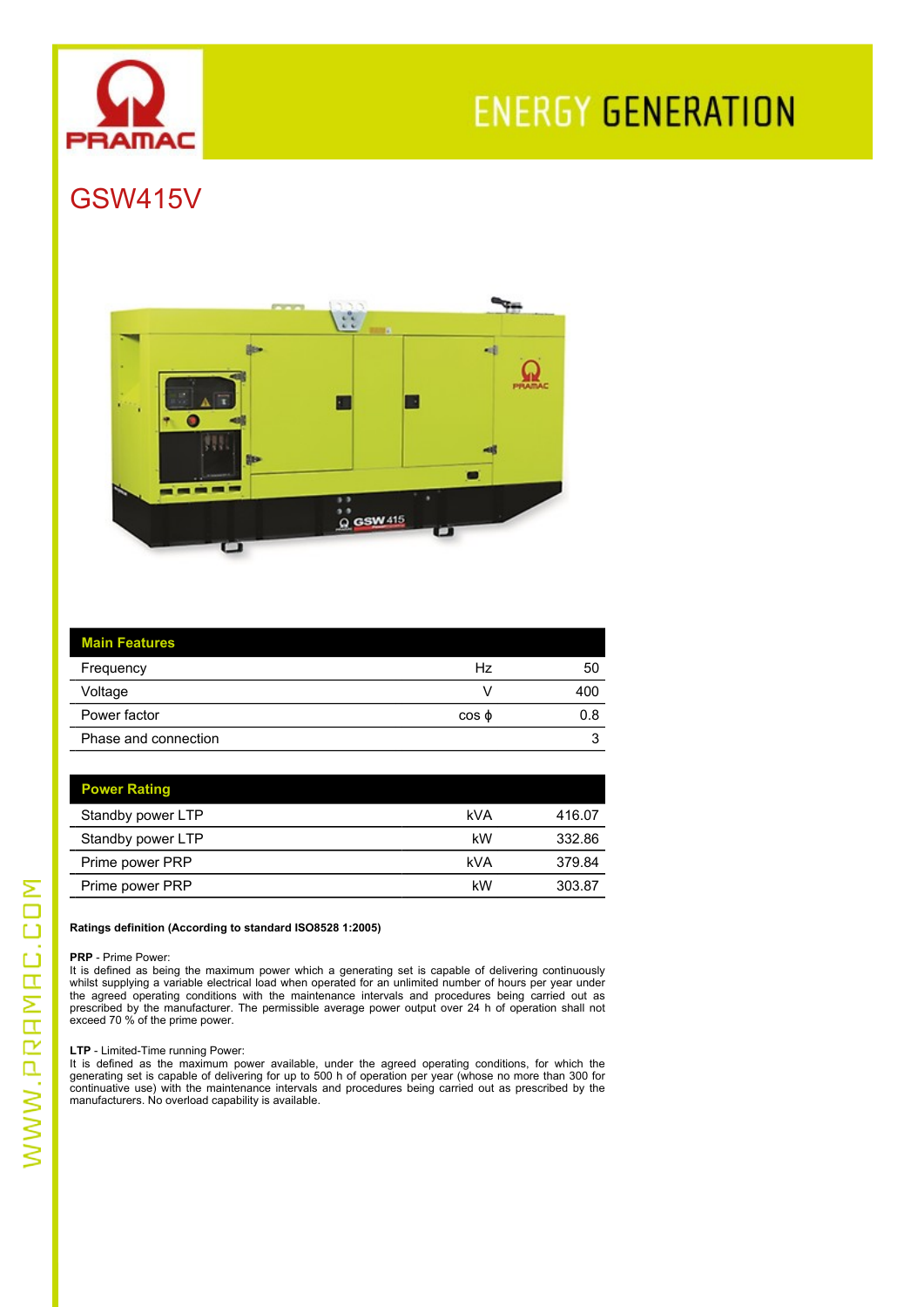| <b>Engine specifications</b>        |                 |                             |
|-------------------------------------|-----------------|-----------------------------|
| Engine manufacturer                 |                 | Volvo                       |
| Model                               |                 | <b>TAD1343GE</b>            |
| Version                             |                 | 50 Hz                       |
| Exhaust emission level              |                 | Stage II                    |
| Engine cooling system               |                 | Water                       |
| Nr. of cylinder and disposition     |                 | 6 in line                   |
| Displacement                        | cm <sup>3</sup> | 12780                       |
| Aspiration                          |                 | Turbocharged<br>intercooled |
| Speed governor                      |                 | Electronic                  |
| Prime gross power PRP               | kW              | 335                         |
| Maximum gross power LTP             | kW              | 366                         |
| Oil capacity                        |                 | 36                          |
| Coolant capacity                    |                 | 44                          |
| Fuel                                |                 | Diesel                      |
| Specific fuel consumption @ 75% PRP | g/kWh           | 193                         |
| Specific fuel consumption @ PRP     | g/kWh           | 192                         |
| Starting system                     |                 | Electric                    |
| Starting engine capability          | kW              | 7                           |
| Electric circuit                    | $\vee$          | 24                          |
|                                     |                 |                             |



#### **ENGINE EQUIPMENT**

**Standards** The engine performance corresponds to ISO 3046, BS 5514 and DIN 6271. Power output guaranteed within 0 to +2% att rated ambient conditions at delivery. Ratings are based on ISO 8528. Engine speed governing in accordance with ISO 3046/IV, class A1 and ISO 8528-5 class G3

- **Engine and block** Optimized cast iron cylinder block with optimum distribution of forces
- Wet, replaceable cylinder liners • Crankshaft induction hardened bearing surfaces and fillets with seven bearings for moderate load on main and high-end bearings
- Keystone top compression rings for long service life
- Replaceable valve guides and valve seats
- Tapered connecting rods for increased piston lifetime
- Over head camshaft and four valves per cylinder

#### **Fuel system**

- Electronic unit injectors
- Fuel prefilter with water separator and waterin-fuel indicator / alarm
- Fine fuel filter with manual feed pump and fuel pressure switch

#### **Lubrication system**

- Full flow oil cooler
- Full flow disposable spin-on oil filter, for extra high filtration
- Gear type lubricating oil pump, gear driven by the transmission

**Cooling system** • Efficient cooling with accurate coolant control through a water distribution duct in the cylinder block.

Reliable sleeve thermostat with minimum pressure drop • Belt driven coolant pump with high degree of efficiency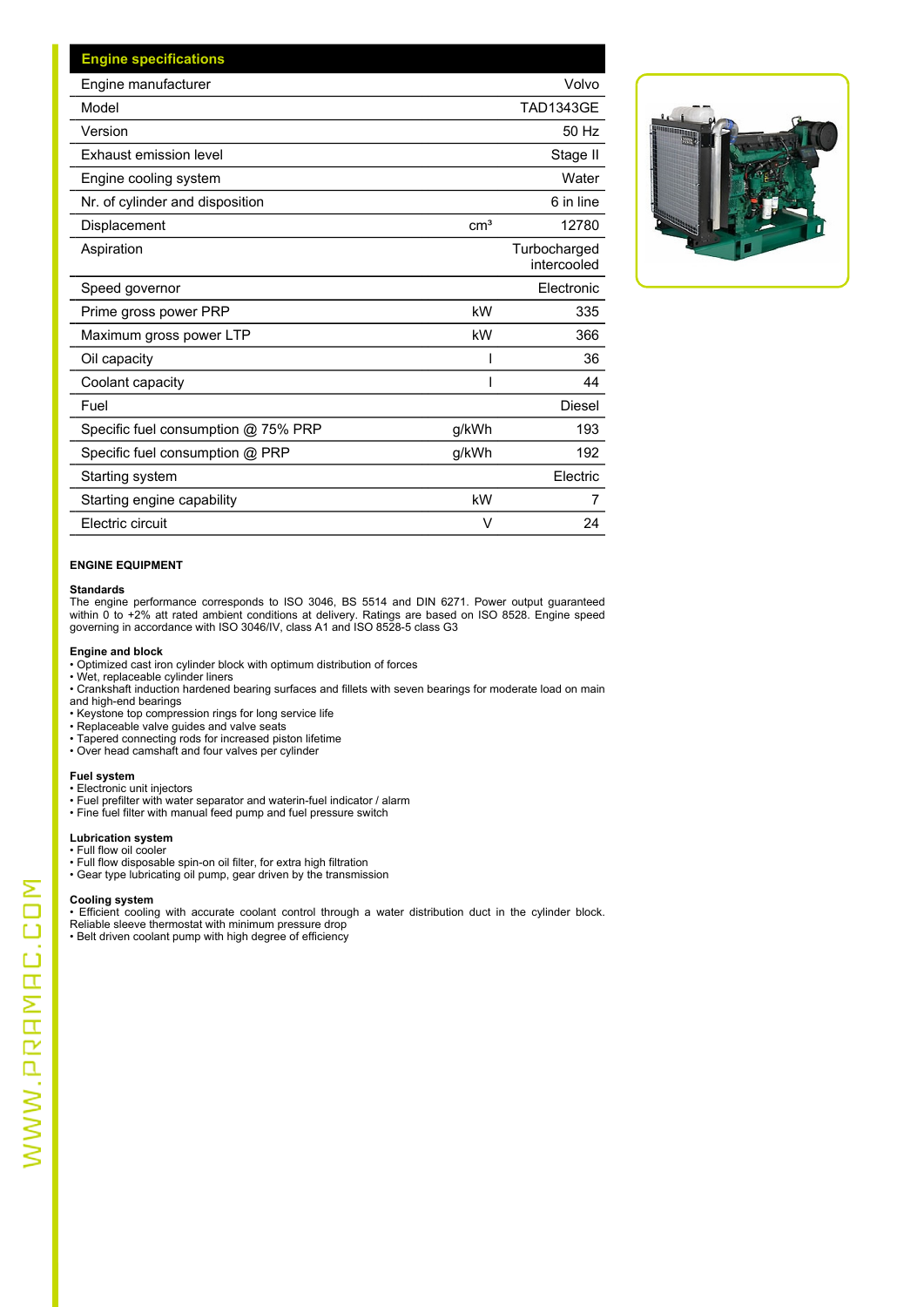| <b>Alternator Specifications</b> |             |                  |
|----------------------------------|-------------|------------------|
| <b>Brand</b>                     |             | Mecc Alte        |
| Model                            |             | ECO40-1S/4       |
| Voltage                          | ٧           | 400              |
| Frequency                        | Hz          | 50               |
| Power factor                     | $\cos \phi$ | 0.8              |
| Poles                            |             | 4                |
| Type                             |             | <b>Brushless</b> |
| Voltage regulation system        |             | Electronic       |
| Standard AVR                     |             | DER1-A           |
| Voltage tolerance                | %           |                  |
| Efficiency @ 75% load            | $\%$        | 93.8             |
| Class                            |             | H                |
| IP protection                    |             | 21               |



#### **Mechanical structure**

Robust mechanical structure which permits easy access to the connections and components during routine maintenance check-ups.

#### **Voltage regulator**

Voltage regulation with DER 1. The digital DER 1 is a Digital controlled regulator, based on DSP (Digital Signal Processor) that combines function as Voltage Regulation and Alternator Protections and Diagnostic into a very small single board.

Voltage supply: 40Vac÷270Vac

Maximum continuous output current: 4Adc

Frequency range: 12Hz÷72Hz

Single phase sensing automatic recognition

Average value of voltage regulation

Voltage regulation range (sensing) from 75Vac to 300Vac

Precision of voltage regulation:  $\pm$  1% from no-load to nominal load in static condition, with any power factor and for frequency variations ranging from -5% to +20% of the nominal value.

Precision of voltage regulation: ± 0,5% in stabilized conditions (load, temperature).

Transient voltage drop and overvoltage within  $± 15%$ 

Voltage recovery time within  $\pm 3$ % of the value set, in less than 300 msec.

Underspeed protection with adjustable threshold and slope

Overvoltage and undervoltage alarms

Excitation overcurrent protection with delayed intervention

Allarm conditions storage (type of alarm, number of events, duration of the last event, total time) Memorization of the regulator operation time

#### **Windings / Excitation system**

Generator stator is wound to 2/3 pitch. This eliminates triplen (3rd, 9th, 15th …) harmonics on the voltage waveform and is found to be the optimum design for trouble-free supply of non-linear loads. The 2/3 pitch design avoids excessive neutral currents sometimes seen with higher winding pitches. MAUX (Standard): The MAUX MeccAlte Auxiliary Winding is a separate winding within the main stators that feeds the regulator. This winding enables to take an overload of 300% forced current (short circuit maintenance) for 20 seconds. This is ideal for motor starting requirements. PMAUX (optional): Alternator can be equipped with the optional PMAUX (Permanent Magnet Generator) which matches the performance and is capable of supporting both linear and distorted loads.

#### **Insulation / Impregnation**

Insulation is of class H standard. Impregnation is made with premium tropicalised epoxy resins by dipping and dripping. High voltage parts are impregnated by vacuum, so the insulation level is always very good. In the high-power models, the stator windings undergo a second insulation process. Grey protection is applied on the main and exciter stator to give enhanced protection.

#### **Reference standards**

Alternator manufactured according to , and complies with , the most common specification such as CEI 2-3, IEC 34-1, EN 60034-1, VDE 0530, BS 4999-5000, CAN/CSA-C22.2 No14-95-No100-95.

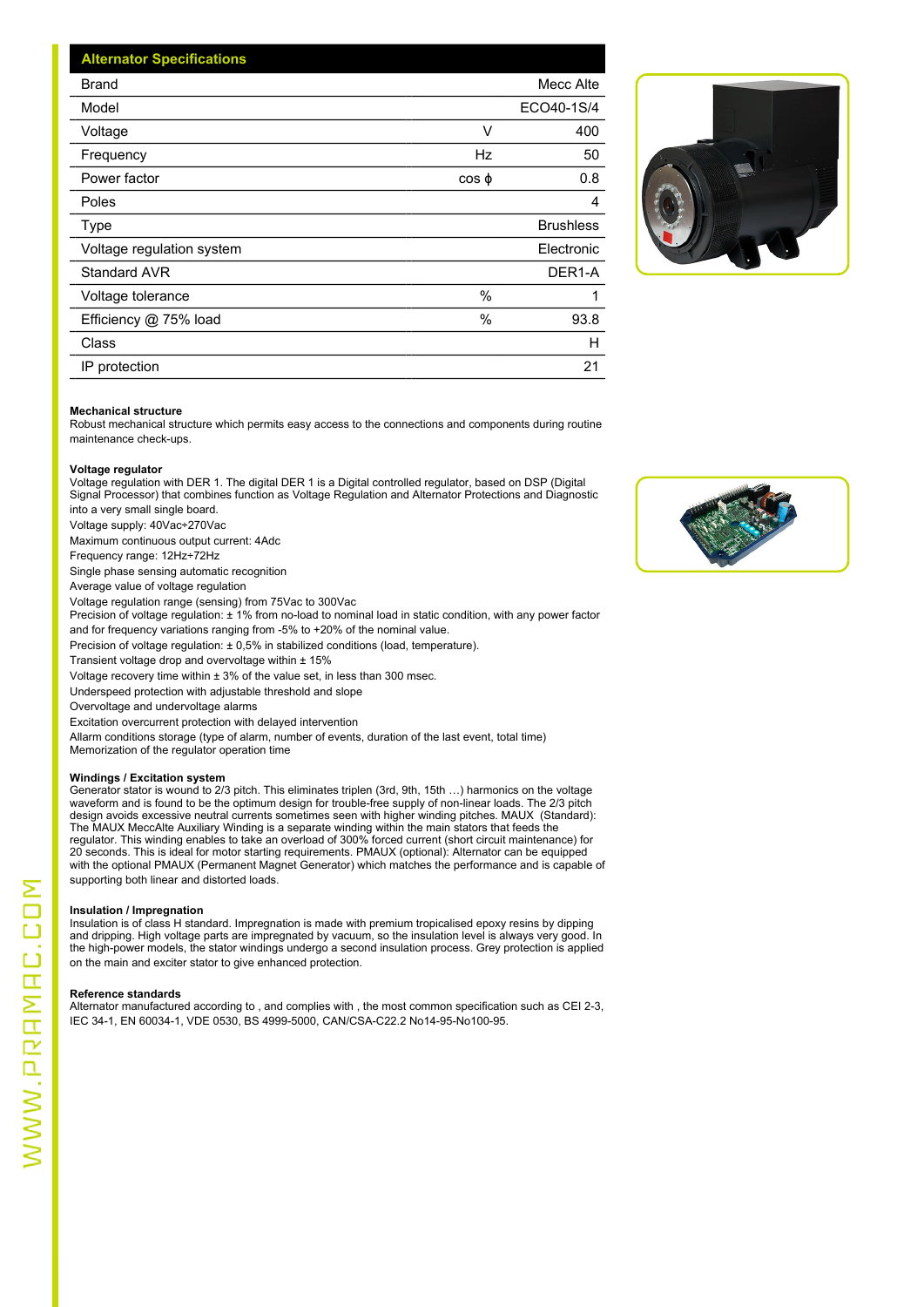#### **Genset equipment**

#### **BASE FRAME MADE OF WELDED STEEL PROFILE, COMPLETE WITH:**

- Anti-vibration mountings properly sized
- Screwed support legs.

#### **PLASTIC FUEL TANK WITH THE FOLLOWING COMPONENT:**

- Filler neck
- Air breather (ventilation pipe)
- Minimum fuel level sensor

#### **MANUAL OIL DRAININ PUMP**:

• Oil draining facilities

#### **ENGINE COMPLETE WITH:**

- 
- Battery<br>• Liquids (no fuel)

#### **CANOPY**:

• Soundproof canopy made up of modular panels, realized with zinced steel as treatment against corrosion and aggressive conditions, properly fixed and sealed allowing a full weatherproof enclosure.

• Easy access to the genset for maintenance purposes thanks to: Wide lateral access doors fixed by stainless steel hinges and provided with plastic lockable handles and internal perforated galvanized steel-sheet; Detachable panels, with screws holes protected by rubber tap.

• Control panel protection door provided with suitable window and lockable handle. • Lateral air inlet opening properly protected and soundproofed. Exhaust air outlet from

- the roof, trough wet section protected by proper grid.
- Double lifting points frame structure.

#### **SOUNDPROOF**:

- Noise attenuation thanks to soundproofing material (rock wool) Efficient residential silencer placed inside the canopy
- 









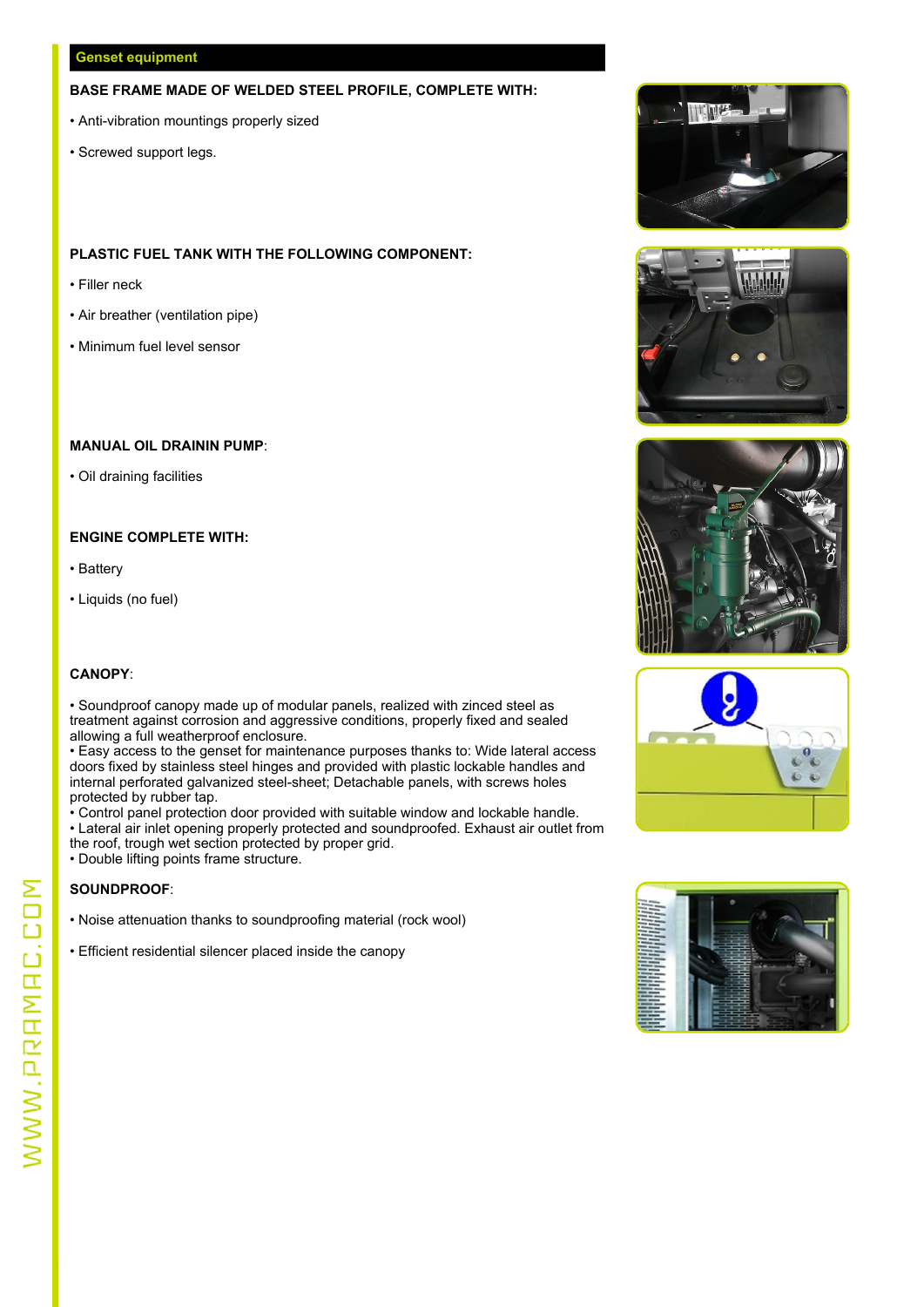| <b>Dimensional data</b> |          |      |                                  |
|-------------------------|----------|------|----------------------------------|
| Length                  | (L) mm   | 3951 |                                  |
| Width                   | $(W)$ mm | 1438 | w                                |
| Height                  | $(H)$ mm | 2085 | н<br>50                          |
| Dry weight              | Kg       | 3671 | <b><i><u>Instruction</u></i></b> |
| Fuel tank capacity      |          | 636  | W                                |
|                         |          |      |                                  |



| <b>Autonomy</b>         |       |
|-------------------------|-------|
| Running time @ 75% PRP  | 10.94 |
| Running time @ 100% PRP | 8.31  |

| Noise level                  |      |    |  |
|------------------------------|------|----|--|
| Guaranteed noise level (LWA) | dB(A | 97 |  |
| Noise pressure level @ 7 mt  | dB(A | 68 |  |
|                              |      |    |  |



| <b>Installation data</b>      |                     |        |
|-------------------------------|---------------------|--------|
| Total air flow                | m <sup>3</sup> /min | 488.00 |
| Exhaust gas flow @ PRP        | m <sup>3</sup> /min | 56     |
| Exhaust gas temperature @ LTP | °C                  | 420    |
|                               |                     |        |

| <b>Data Current</b> |    |        |
|---------------------|----|--------|
| Battery capacity    | Ah | 155    |
| MAX current         | Α  | 600.57 |
| Circuit breaker     |    | 630    |

| <b>Control panel availability</b> |            |
|-----------------------------------|------------|
| AUTOMATIC CONTROL PANEL           | <b>ACP</b> |
| MODULAR PARALLEL PANEL            | <b>MPP</b> |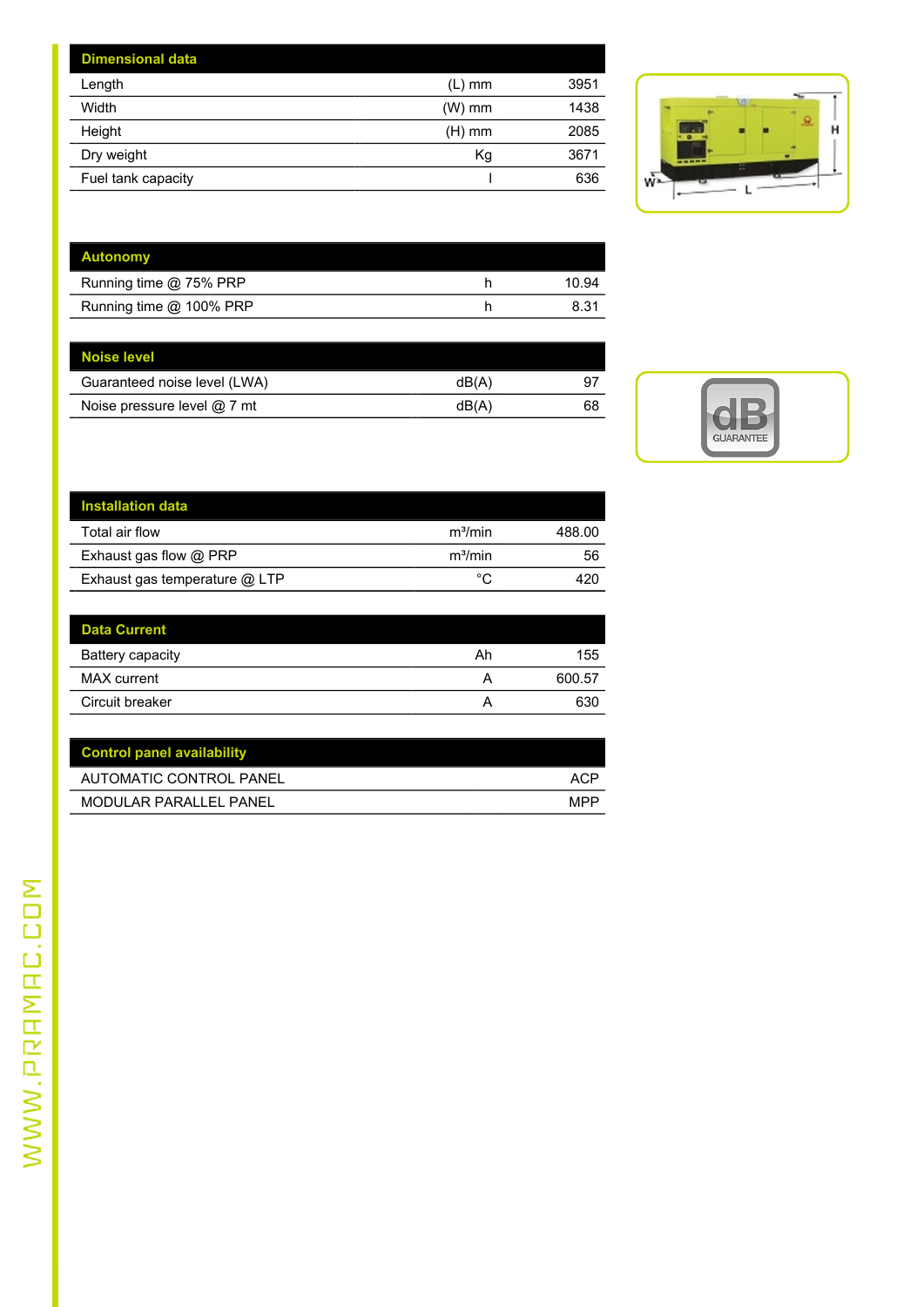#### **ACP - Automatic control panel**

Mounted on the genset, complete with digital control unit AC03 for monitoring, control and protection of the generating set, protected through door with lockable handle

#### **DIGITAL INSTRUMENTATION (through AC-03)**

- Generating set voltage (3 phases)
- Mains voltage
- Generating set frequency
- Generating set current (3 phases)
- Battery voltage
- Power (kVA kW kVAr) • Power factor Cos φ
- Hours-counter
- Engine speed r.p.m.
- Fuel level (%)
- Engine temperature (depending on model)

#### **COMMANDS AND OTHERS**

- Four operation modes: OFF Manual starting Automatic starting Automatic test **Fig. 1** Acos
- Pushbutton for forcing Mains contactor or Genset contactor
- Push-buttons: start/stop, fault reset, up/down/page/enter selection
- Remote starting availability
- DC system disconnection switch
- Acoustic alarm
- Automatic battery charger
- RS232 Communication port
- Settable PASSWORD for protection level

#### **PROTECTIONS WITH ALARM**

- Engine protections: low fuel level, low oil pressure, high engine temperature
- Genset protections: under/over voltage, overload, under/over frequency, starting failure, under/over battery voltage
- 

#### **PROTECTIONS WITH SHUTDOWN**

- Engine protections: low fuel level, low oil pressure, high engine temperature
- Genset protection: under/over voltage, overload, under/over battery voltage, battery charger failure
- Circuit breaker protection: III poles
- Earth Fault included in the control unit

#### **OTHERS PROTECTIONS**

- Emergency stop button
- Panel protected through door with lockable handle









#### **OUT PUT PANEL ACP**

| Plinth row for connection from ACP to LTS panel. |            |  |
|--------------------------------------------------|------------|--|
| Predisposed for remote control optional:         | <b>RCG</b> |  |
| External Terminal Board (ETB)                    | Standard   |  |
| Socket kit                                       | Optional   |  |

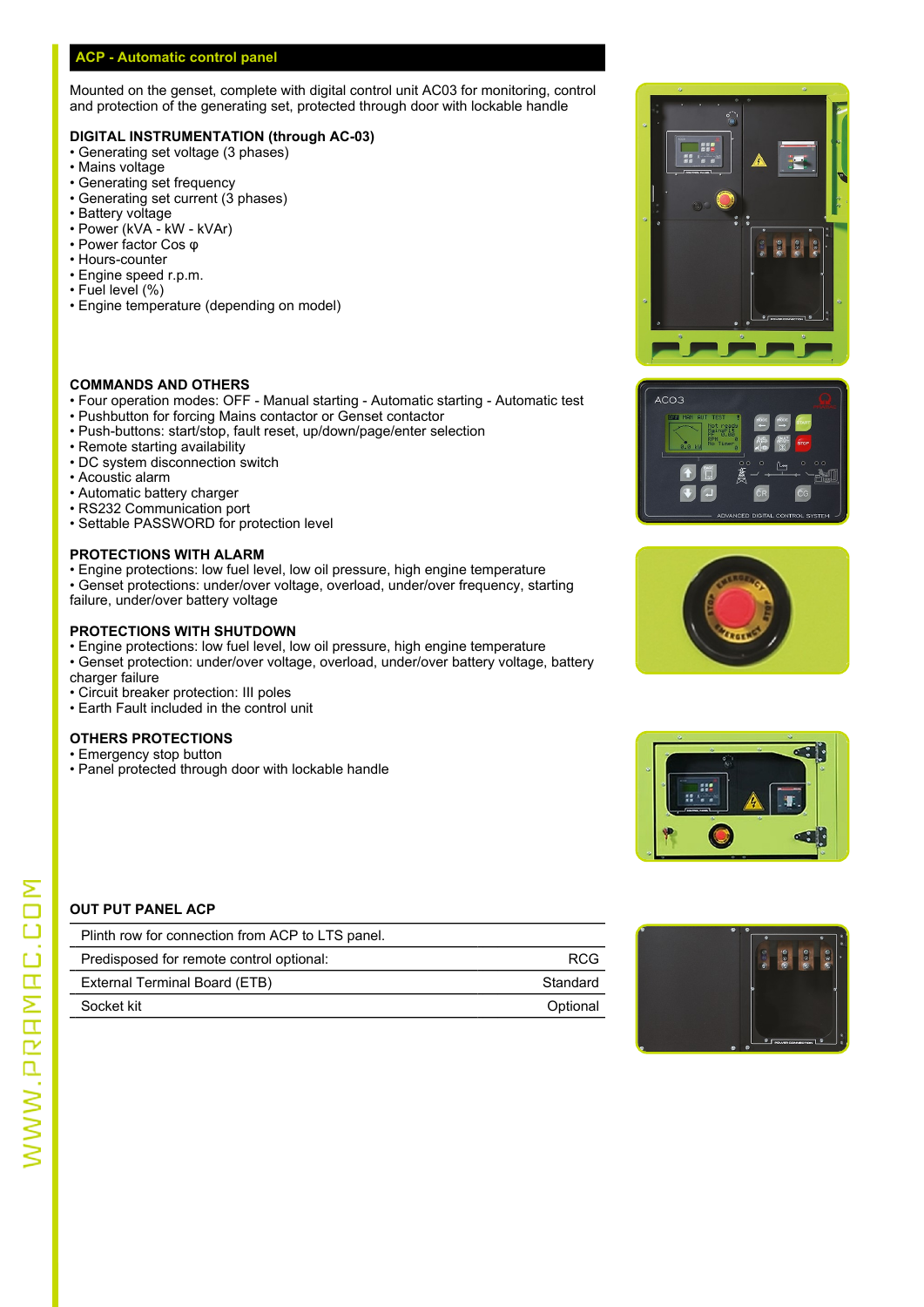#### **MPP - Modular parallel panel**

Mounted on the genset, complete with digital control unit IG-NTC for monitoring, control, protection and load sharing for both single and multiple gen-sets operating in standby or parallel modes (up to 32 gen-sets in island).

#### **DIGITAL INSTRUMENTATION (through IG-NTC control unit)**

- Mains: voltage, Intensity, Frequency.
- Mains kW kVAr -Power factor Cos f.
- Genereting set voltage (3 phases).
- Generating set frequency.
- Generating set current (3 phases).
- Generating set Power (kVA kW kVAr).
- Generating set Power factor Cos f. • Generating set kWh and kVAh.
- 
- Battery voltage. • Hours-counter.
- Engine speed r.p.m.
- Fuel level (%).
- 
- Engine temperature (depending on model).
- Oil pressure (depending on model).

#### **COMMAND AND OTHERS**

- Graphical display 128x64 pixels.
- Operation modes: OFF AMF function Single Parallel to mains Island application Single Parallel to Mains AMF application - Mulitple parallel genset Island application.
- Pushbutton for forcing Mains Breaker/contactor or Genset Breaker/contactor.
- Push-buttons: start/stop, fault reset, up/down/page/enter selection.
- Multiple parallel and Power Management operation with digital load AVR sharing.
- Automatic synchronizing and power control (via speed goveroner or ECU)
- Baseload Import/Export and Peak shaving
- Voltage and PF control (AVR).
- Configurable digital I/O (12/12) and analogue inputs (3).
- Integrate PLC programmable functions.
- Event-based history (up to 500records).
- Selectable measurment range 120/277V and 0-1/0-5A.
- Remote starting and Blocking signal availability.
- DC system disconnection switch.
- Acoustic alarm.
- Automatic battery charger.
- 2xRS232/RS485/USB Comuncation ports.
- Setable PASSWORD for protection level.

#### **PROTECTION WITH ALARM AND SHUTDOWN**

- Engine protections: low fuel level, low oil pressure, high engine temperature.
- Genset protections: under/over voltage, overload, under/over frequency, starting
- failure, under/over battery voltage
- Others: overcurrent, shortcircuit, reverse power, Earth fault



- Circuit breaker protection: IV poles Motorized.
- Emergency stop button.
- Panel protected through door with lochetable handle

#### **OUT PUT PANEL MPP**

| Multi-pin connectors (in and out) for parallel with other<br>denerators |     |  |
|-------------------------------------------------------------------------|-----|--|
| Connecting cable with 2 connectors multiplin (length 10m)               |     |  |
| ETB External terminal board                                             | ETB |  |









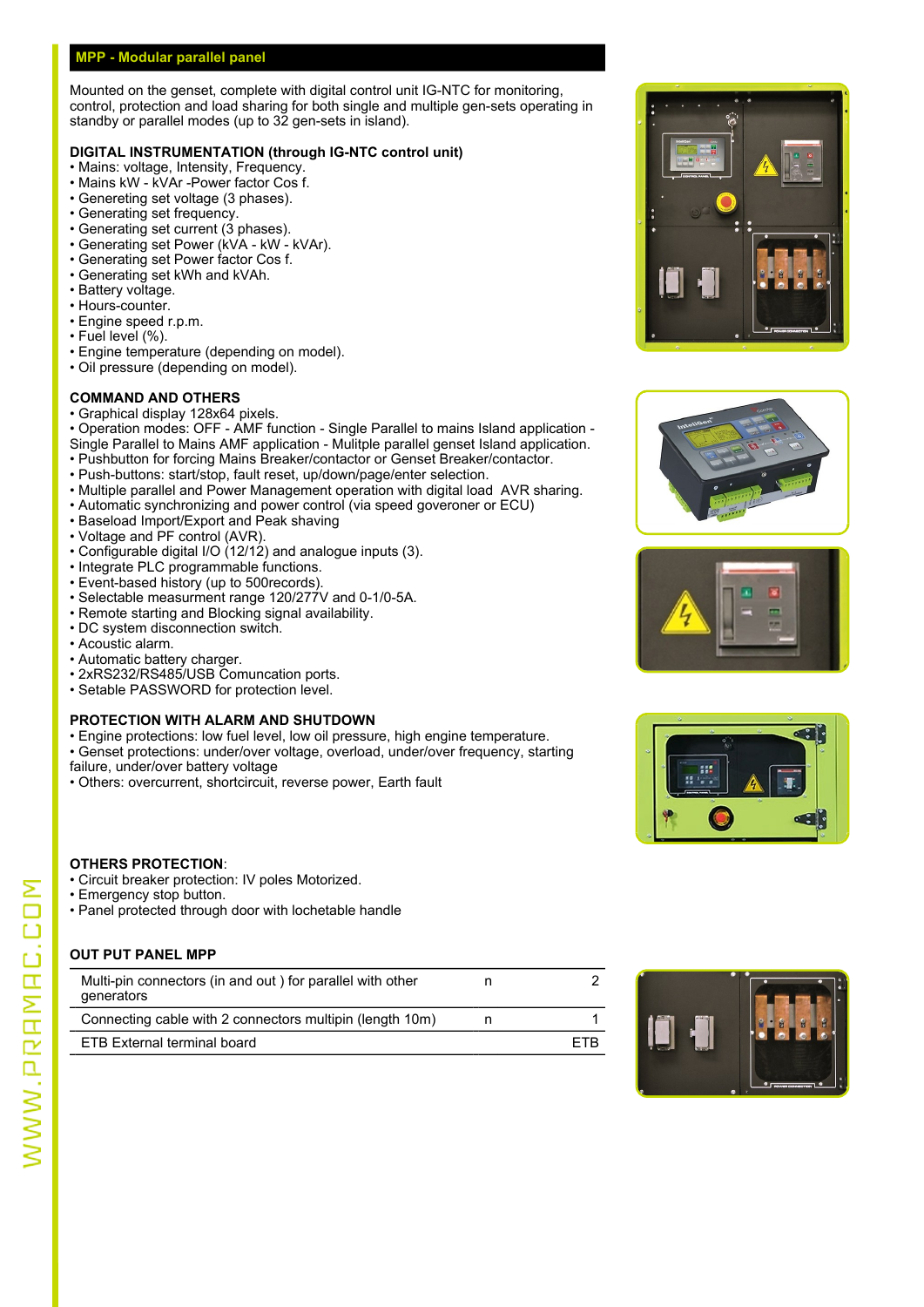#### **Supplements:**

Only Available when order :

### **CONTROL PANEL SUPPLEMENT**

| RCG - Various supplements for remote controls - available for<br>models: | ACP MPP |
|--------------------------------------------------------------------------|---------|
| TLP - Various supplements for remote signals - available for<br>models:  | ACP MPP |
| ADI - Adjustable Differential Intensity - available only for<br>models:  | ACP     |
| TIF - IV Poles Circuit Breaker instead of III - available for<br>models: | ACP     |





## **Socket kit**

| Kit SKB or Kit SKC (for total n. 4 socket) - avaliable for model: |   | <b>ACP</b> | $\circ$ $\circ$<br><b>CIDCUIT ODEAVED</b> |
|-------------------------------------------------------------------|---|------------|-------------------------------------------|
| Individual CB and Earth Fault protection                          |   |            |                                           |
| 3P+N+T 400V 63A                                                   | n |            |                                           |
| 3P+N+T CEE 400V 32A                                               | n |            | <b>SOCKET 9</b>                           |
| 230V/16A SCHUKO                                                   | n |            |                                           |
| With version SKB:                                                 |   |            | P POWER CONNECTION<br>$\circ$ $\circ$     |
| 3P+N+T CEE 400V 16A                                               | n |            |                                           |
| With version SKC:                                                 |   |            |                                           |
| 400V/125A 3P+N+T CEE                                              | n |            |                                           |

### **GENSET EQUIPMENT**

| LPT - Leak Proof Tray                                                               |         |
|-------------------------------------------------------------------------------------|---------|
| AFP - Automatic Fuel Pump                                                           | ACP MPP |
| KRT- Kit Rental for HEI gensets which includes: 3-way fuel<br>valve, battery switch |         |

#### **Extended Fuel Tank**

| Fuel tank capacity |          | 3270 |                              |
|--------------------|----------|------|------------------------------|
| Length (Genset)    | (L) mm   | 3977 |                              |
| Width (Genset)     | $(W)$ mm | 1618 |                              |
| Height (Genset)    | (H) mm   | 2571 | $q_{\rm IR}$<br><b>BARRA</b> |



### **ENGINE SUPPLEMENTS**

| PHS - Coolant Pre-Heating System - available for models: | ACP MPP |
|----------------------------------------------------------|---------|
|----------------------------------------------------------|---------|